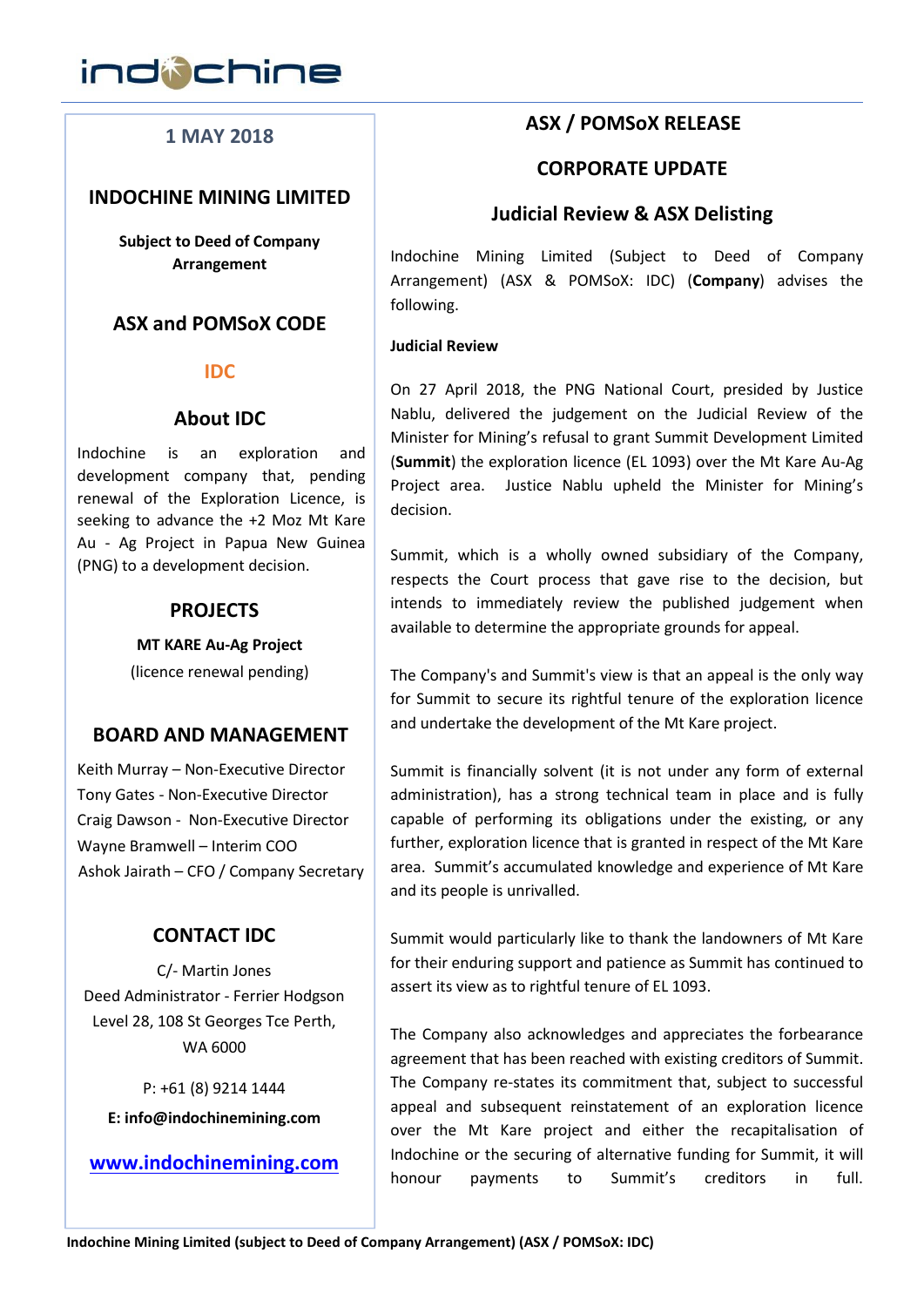# ind@chine

For any current or future investors in resource projects in PNG, tenure is fundamental to all investment decisions. As such, the Company will support Summit's proposed appeal of the court's decision to protect the substantial investment it and its shareholders have made in the Mt Kare project to date.

# **ASX Delisting**

Pursuant to the policy set out in section 3.4 of ASX Guidance Note 33 on long term suspended entities (https://www.asx.com.au/documents/rules/gn33\_removal\_of\_entities.pdf), ASX's policy is to delist any entity whose securities have been suspended from trading for a continuous period of three years. The Company was scheduled to be removed from the ASX on 19 March 2018, having been suspended on 17 March 2015. The Company has been in ongoing discussions with the ASX with respect to maintaining its ASX listing pending the outcome of the judicial review decision.

Over the past three years the Company and Administrator have worked towards completing the Deed of Company Arrangement and achieving reinstatement of the Company's securities to ASX, which at all times was primarily contingent upon the Company retaining title to EL1093. The delay in achieving a successful recapitalisation and effectuation of the Deed of Company Arrangement within the three year timeframe set by ASX in Guidance Note 33 has frustrated the Company and Administrator, it being completely outside of the Company's (and Administrator's) control and largely attributable to the delays in PNG in considering the renewal of EL1093 (lodged in July 2014 with receipt of decision in January 2016), delays in hearing the Judicial Review (which was granted on 7 April 2016 but heard some 17 months later on 5 September 2017), and then delays in handing down the decision, which occurred on 27 April 2018.

In limited circumstances, the ASX may grant a long term suspended entity a short extension to the three year deadline to achieve reinstatement. In order to obtain a short extension (generally granted to a period of no more than three months), an entity must be in the final stages of implementing a transaction that will lead to the resumption of trading in its securities (for the Company, this meant completion of the Deed of Company Arrangement).

Having regard to Justice Nablu's decision and noting that the timing and outcome of an appeal to that decision remain uncertain, and considering the significant delays faced by the Company to date in PNG in having the Judicial Review heard and obtaining a decision, the Company is not presently able to meet the conditions set out in section 3.4 of ASX Guidance Note 33 to obtain an extension to its delisting date. As a result the Company will be removed from the Official List of ASX at a date to be announced by the ASX. The Company expects ASX to make a delisting announcement imminently.

Delisting will mean that the Company's shares will no longer be able to be traded on the ASX unless and until the Company re-applies to ASX to be re-listed and meets the requirements of Chapters 1 and 2 of the Listing Rules. However, the Company will continue to operate as an unlisted public company in full accordance with the Australian Corporations Act 2001 (Cth) and comply with regulatory requirements.

The Company will continue to communicate with shareholders as required (including as to the status of the Company's deed of company arrangement and any appeal to the judicial decision) and all announcements will be posted on the Company's website (http://www.indochinemining.com)